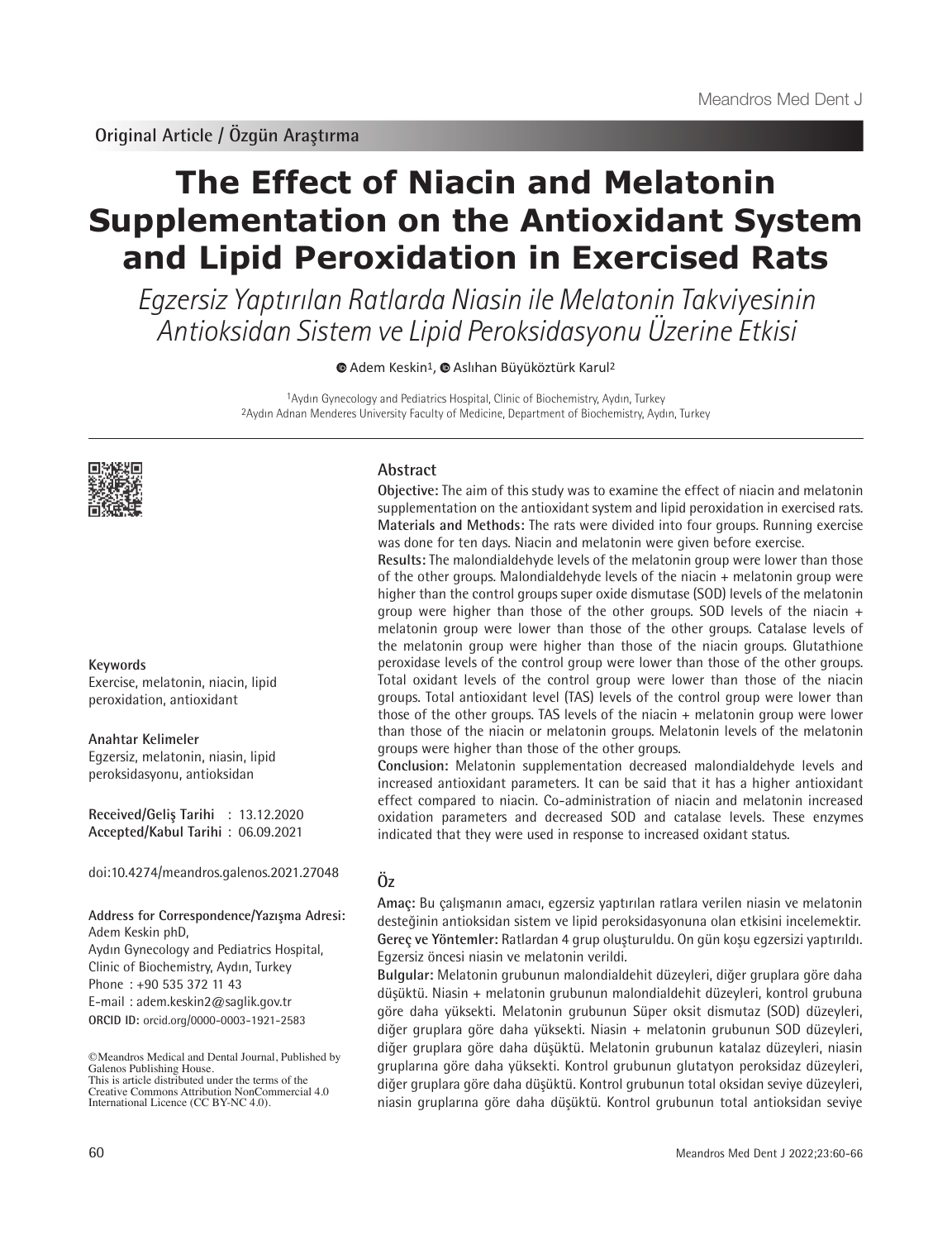(TAS) düzeyleri, diğer gruplara göre daha düşüktü. Niasin + melatonin grubunun TAS düzeyleri, niasin veya melatonin gruplarına göre daha düşüktü. Melatonin gruplarının melatonin düzeyleri diğer gruplara göre daha yüksekti.

**Sonuç:** Melatonin takviyesi, malondialdehit düzeylerini azalttı ve antioksidan parametreleri artırdı. Niasine göre daha yüksek bir antioksidan etkiye sahip olduğu söylenebilir. Niasin ve melatoninin birlikte uygulanması oksidasyon parametrelerini arttırdı ve SOD ve katalaz seviyelerini azalttı. Bu enzimler, artan oksidan durumuna yanıt olarak kullanıldıklarını gösterdi.

## **Introduction**

In recent years, studies on exercise have reported that in addition to its beneficial effects on health, exercise also has oxidant effects depending on the type and intensity of the exercise (1,2). It is known that regular exercise has beneficial effects on health; however, its molecular mechanisms on peripheral tissues have not been examined adequately yet (1). Especially intense exercise and hypoxia are reported to have cumulative effect on stress (2). It is known that contracting skeletal muscles form free radicals and cellular structures are exposed to oxidative damage during long lasting intense exercise (3,4).

It is reported that melatonin detoxifies free radicals such as  $OH^-$  and  $H_2O_2$  and therefore can prevent the harmful effects of these on biomolecules (5). Melatonin also protects the membrane against lipid peroxidation by attaching to the outer surface of the phospholipid layer of the cell membrane and contacting the radicals before the membrane (3).

There are contradictory studies about the application of melatonin before exercise; it has been shown that giving 1 mg/kg of melatonin to rats undergoing acute exercise reduces oxidative damage (4). On the other hand, in another study investigating the effects of melatonin in rats exposed to intense exercise, it has been shown that melatonin has no effect on total antioxidant status (TAS) and total oxidant status (TOS) (6).

The first substance in the synthesis of melatonin and niacin is tryptophan. Niacin is the precursor of NAD+/NADH and NADP+/NADPH that undertake important metabolic events in living cells. It has an active role in preventing many pathological processes with the effect of this metabolic cofactor (7). In studies conducted with niacin, it is reported to affect a large number of antioxidant enzymes; however, there are contradictory studies on the issue (8).

When studies conducted on oxidant state and antioxidant capacity with both melatonin and niacin were examined, no studies were found in which the effects of melatonin and niacin, which have their origins from a common, essential amino acid, were evaluated together. There are also some contradictory studies such as the insufficiency of their antioxidant capacity. In line with this information, the aim of this study was to investigate the effects of administering melatonin and niacin, which originate from the same amino acid, separately or together on lipid peroxidation and antioxidant capacity in the face of oxidative stress caused by exercise.

## **Materials and Methods**

In this study, Procedures on animals were performed in Aydın Adnan Menderes University (ADU) Faculty of Medicine Experimental Animal Center. All analyzes were performed in ADU Central Laboratory. The ethics committee decision required for the study was obtained from ADU Animal Experiments Local Ethics Committee Center (Decision no: 64583101/2018/039, date: 23.03.2018). This study is the study of the doctoral thesis completed at ADU, Institute of Health Sciences, Department of (Medicine) Biochemistry. This study was supported by ADU Scientific Research Unit.

## **Procedures Applied on Rats**

In the study, 40 rats weighing 380-465 grams were used. Rats were divided into four groups (n=10). Group 1= control group (only exercise was done), group 2= niacin group (exercise + niacin), group 3= melatonin group (exercise + melatonin), group 4= niacin + melatonin combo group (exercise + niacin + melatonin).

Rats exercise treadmill jogging at 15 min/day and 20 m/min speed without inclination for 10 days. Melatonin (Sigma-Aldrich) was given at a dose of 5 mg/kg intraperitoneally 30-45 minutes before exercise. Niacin (Sigma-Aldrich) was given orally at a dose of 360 mg/kg 30-45 minutes before exercise.

Approximately 7 mL of blood samples were collected by intracardiac, one day after the last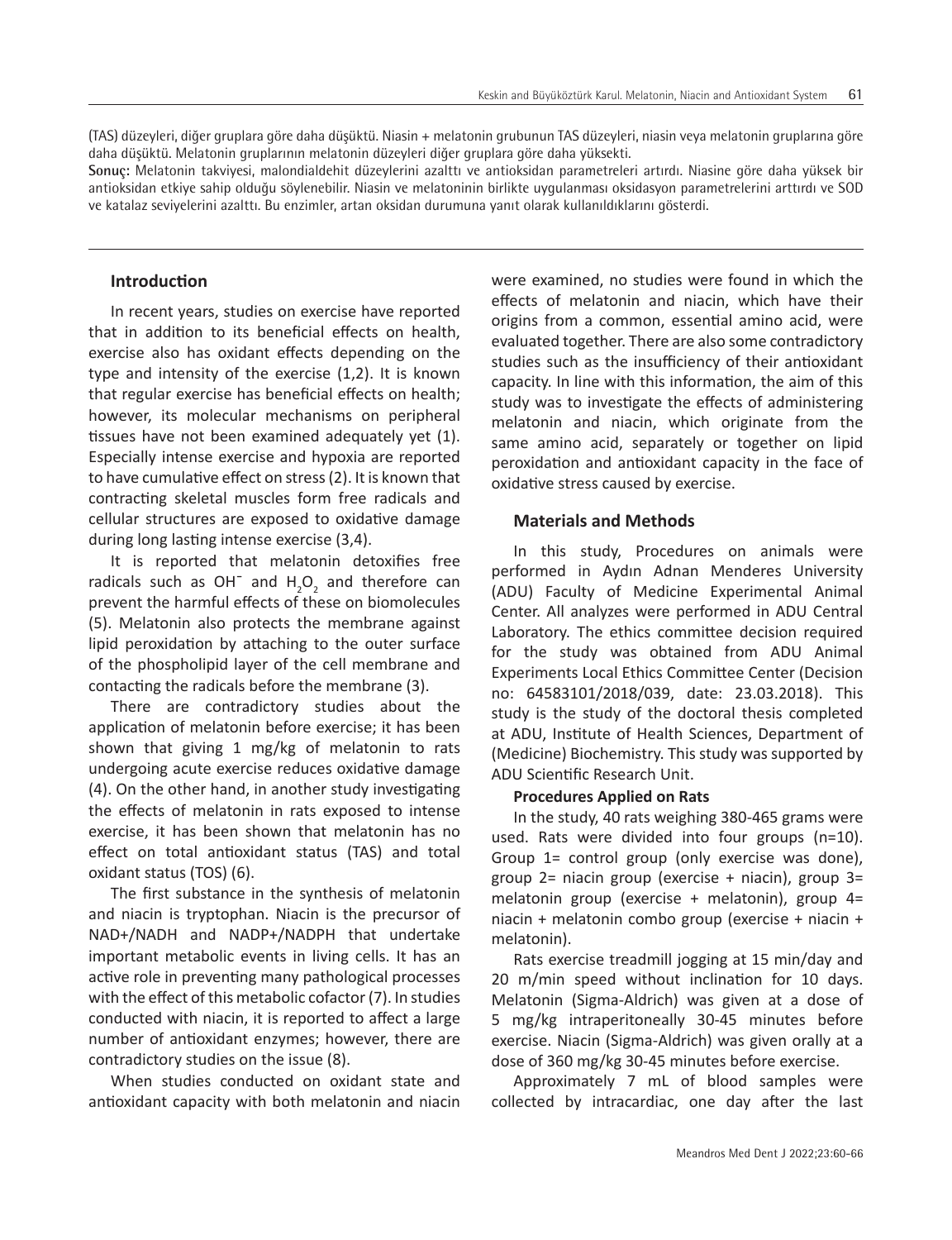exercise. Blood specimens taken were transferred to ethylenediaminetetra-acetic acid tubes for catalase study and to biochemistry tubes for other studies. Serum samples were used for Malondialdehyde (MDA), TOS, TAS, melatonin, super oxide dismutase (SOD) and glutathione peroxidase (GPX)measurment.

#### **Biochemical Methods**

Catalase, MDA, SOD, GPX, TOS, TAS and melatonin levels were determined by spectrophotometric methods. Shimadzu Uv-1700 (Japan) device was used for catalase. TOS and TAS analysis were performed with the Rel Assay (Turkey) kit. Melatonin measurment was performed with the Elabscience kit. Biotek Epoch (Canada) device was used for SOD, MDA, GPX, TOS, TAS and melatonin analysis.

### **Statistical Analysis**

SPSS 22.0 Windows program was used to analyze the data. Results were given as mean ± standard deviation. The groups were compared One-Way ANOVA. As a post hoc test, Tukey test was used for analyzed parameters MDA, Catalase, TOS, TAS and melatonin, and Dunnett T3 test was used for SOD and GPX.

#### **Results**

The rats were weighed every day of the exercise. Along with exercise, weight loss was observed in groups.

The group melatonin  $(2.09\pm0.67 \text{ mmol/L})$  gave lower MDA concentrations in comparison to control (3.01±0.53 µmol/L), niacin (3.23±0.50 µmol/L) and niacin + melatonin (3.77±0.54 µmol/L) groups (p<0.01) (Figure 1). However, higher MDA levels were found in the group received niacin + melatonin  $(3.77\pm0.54)$ µmol/L) in comparison to control (3.01±0.53 µmol/L) and melatonin  $(2.09\pm0.67 \mu \text{mol/L})$  groups (p<0.001).

SOD levels were higher in group melatonin (12.52±2.57 U/mL) in comparison to control (8.74±1.08 U/mL), niacin (8.37±1.01 U/mL) and niacin + melatonin (6.01±0.61 U/mL) groups, while low SOD levels were observed in the group niacin + melatonin  $(6.01\pm0.61 \text{ U/mL})$  in comparison to control  $(8.74\pm1.08 \text{ E})$ U/mL), niacin (8.37±1.01 U/mL) and melatonin (12.52±2.57 U/mL) groups (p<0.01) (Figure 2).

Catalase levels were higher in the group melatonin [11.47±2.19 k/gr hemoglobin (Hb)] in comparison to niacin  $(8.19\pm2.48 \text{ k/gr Hb})$  (p<0.05) and niacin



**Figure 1.** MDA levels of the groups MDA: Malondialdehyde



**Figure 2.** SOD levels of the groups SOD: Super oxide dismutase

+ melatonin (6.95±1.95 k/gr Hb) (p<0.001) groups (Figure 3).

GPX levels were low in the control group (526.00±99.54) in comparison to melatonin (1029.92±249.34), niacin (1033.44±198.05) and niacin + melatonin (1152.33±313.19) combo groups (p<0.001) (Figure 4).

TOS levels were low in the control group (11.46±2.01 µmol H2O2 Equiv./L) in comparison to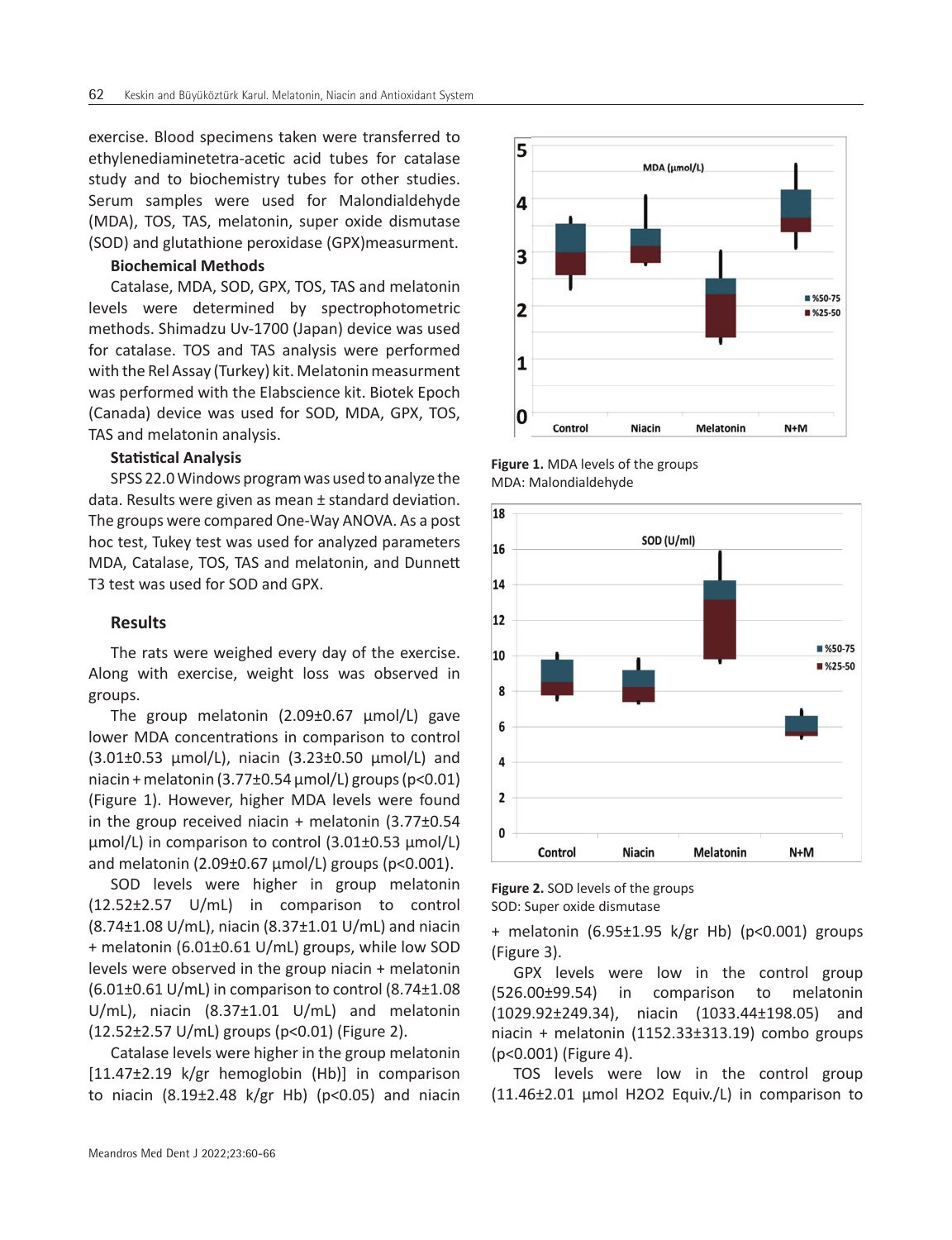niacin (15.43 $\pm$ 2.69 µmol H2O2 Equiv./L) and niacin + melatonin (14.89±2.99 µmol H2O2 Equiv./L) groups (p<0.05) (Figure 5).

Lower levels of TAS was found in the control group (797.61±44.2 µmol Trolox Equiv./L) in comparison to melatonin (1205.32±38.84 umol Trolox Equiv./L). niacin (1188.83±54.27 µmol Trolox Equiv./L) and niacin + melatonin (1113.56±72.11 µmol Trolox Equiv./L) combo groups (p<0.001). Additionally,





**Figure 3.** Catalase levels of the groups

niacin+melatonin group (1113.56±72.11 µmol Trolox Equiv./L) showed lower levels in comparison to melatonin (1205.32±38.84 µmol Trolox Equiv./L), niacin (1188.83±54.27 µmol Trolox Equiv./L) groups (p<0.05) (Figure 6).

Melatonin levels were higher in the groups received melatonin (189.09±39.85 pg/mL) and niacin



**Figure 5.** TOS levels of the groups TOS: Total oxidant status



**Figure 6.** TAS levels of the groups TAS: Total antioxidant level

**Figure 4.** GPX levels of the groups GPX: Glutathione peroxidase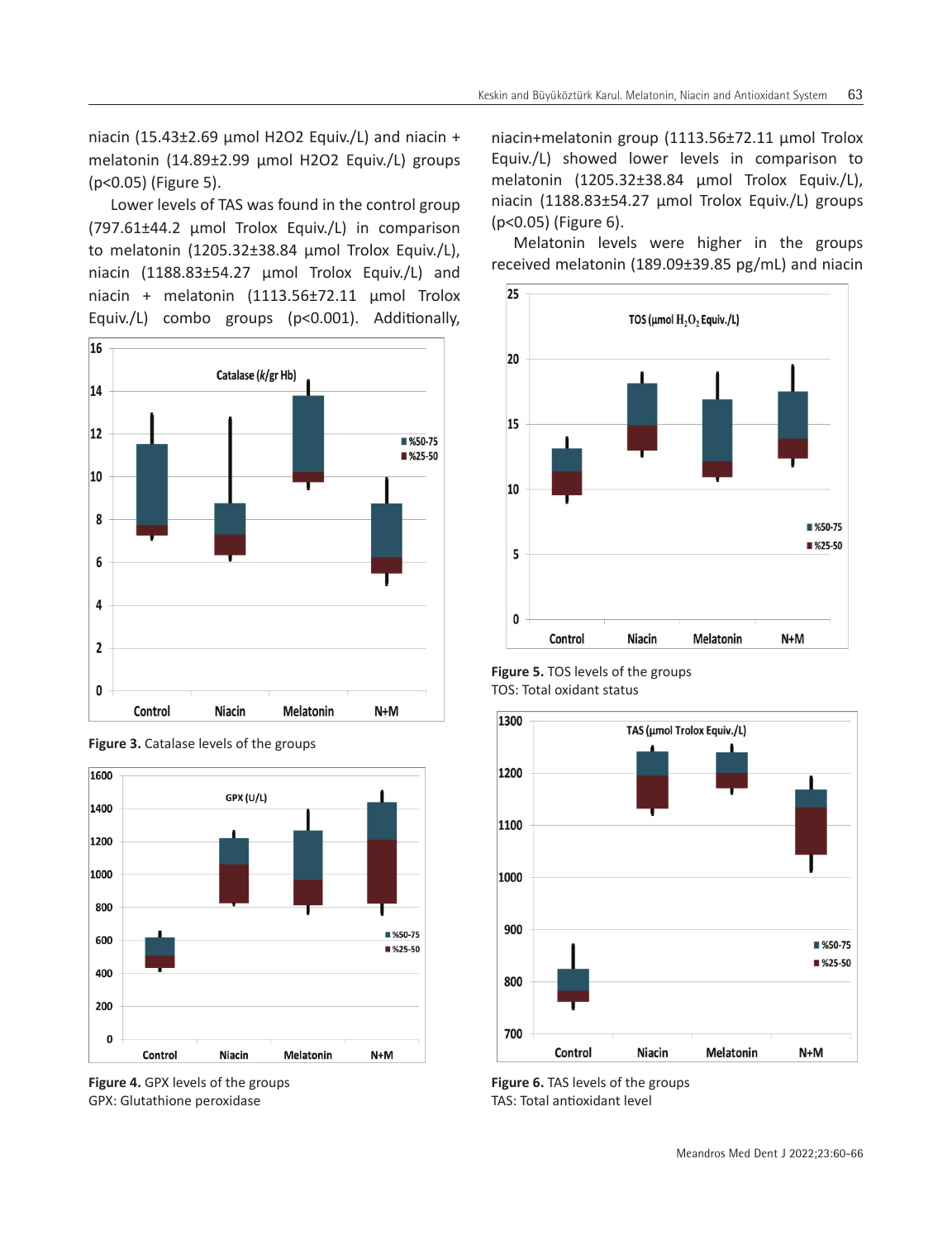+ melatonin (189.71±31.48 pg/mL) in comparison to control (135.72±26.81 pg/mL), niacin (142.80±24.80 pg/mL) groups (p<0.05) (Figure 7).





## **Discussion**

It is known that moderate and intense exercise increases oxidant activity, is harmful for the organism and can threaten health. In our study, our aim was to examine the antioxidant effects of melatonin and niacin, which are reported to have antioxidant effect but the effects of which can change depending on the type of physical activity, separately and in combination on exercised rats.

Oxidative stress is known to play a role in a large number of physiological situations such as aging or exercise and in various diseases. Although regular mild exercise seems to be useful for health and oxidative stress, acute and tiring workouts of anaerobic and aerobic exercise may trigger a review of systems (ROS) over production (9). Though exercise is a source of stress that creates oxidative stress by increasing the production of free oxygen radicals, It is also known to affect antioxidant enzyme activity to develop resistance against oxidative stress (10).

In our study, rats were exposed to treadmill exercise with no elevation for 10 days. The control group was just exposed to exercise and the other three groups that exercised were given niacin, melatonin, niacin + melatonin, respectively.

The group that experienced the most significant weight loss during exercise was the group niacin+melatonin together. Malondialdehyde levels were higher in the group with niacin and melatonin together than in the other groups. MDA levels of the melatonin group were found to be lower than the other groups. In exercised rats, melatonin alone was found to decrease lipid peroxidation. MDA levels of the group that was given only niacin were found to be significantly higher than those of the group that was given only melatonin. It can be said that niacin is not as effective as melatonin in preventing lipid peroxidation.

It has been shown that long term exercise in adult men increases MDA levels and that melatonin significantly decreases MDA increase (11). In our study, similarly, MDA was lower in the group melatonin when compared with the other groups.

In another study which compared obese children and healthy subjects, oxidant-antioxidant state was examined in association with weight loss. Body mass index (BMI), fat mass and waist-hip ratio were found to decrease significantly, while MDA was found to increase significantly, when compared with the control group. MDA was correlated with whp, fat mass and BMI and antioxidant state was found to return to normal after six months of dietary restriction (12).

In a study in which 400 mg/kg niacin was given to rats and exposed to exercise, it was found that NAD content and energy consumption increased in skeletal muscle (13). In a study conducted on rats, it was found that melatonin application caused SOD levels to be higher (14). In this study, SOD levels of the group melatonin was found to be higher when compared with the other groups.

In a study in which the effect of aerobic exercise on lipid metabolism was investigated in rats with dietary hyperlipidemia, it was reported that malondialdehyde levels increased, while SOD levels decreased and SOD levels increased after MDA levels decreased (15). In our study, weight loss, decrease in SOD levels and increase in malondialdehyde levels were observed especially in the group niacin + melatonin.

Catalase is one of the antioxidant enzymes that catalyse the decomposition of  $H_2O_2$  formed by SOD into molecular oxygen and water (16). In a study which examined the effect of melatonin against oxidative stress induced by exercise in healthy individuals, no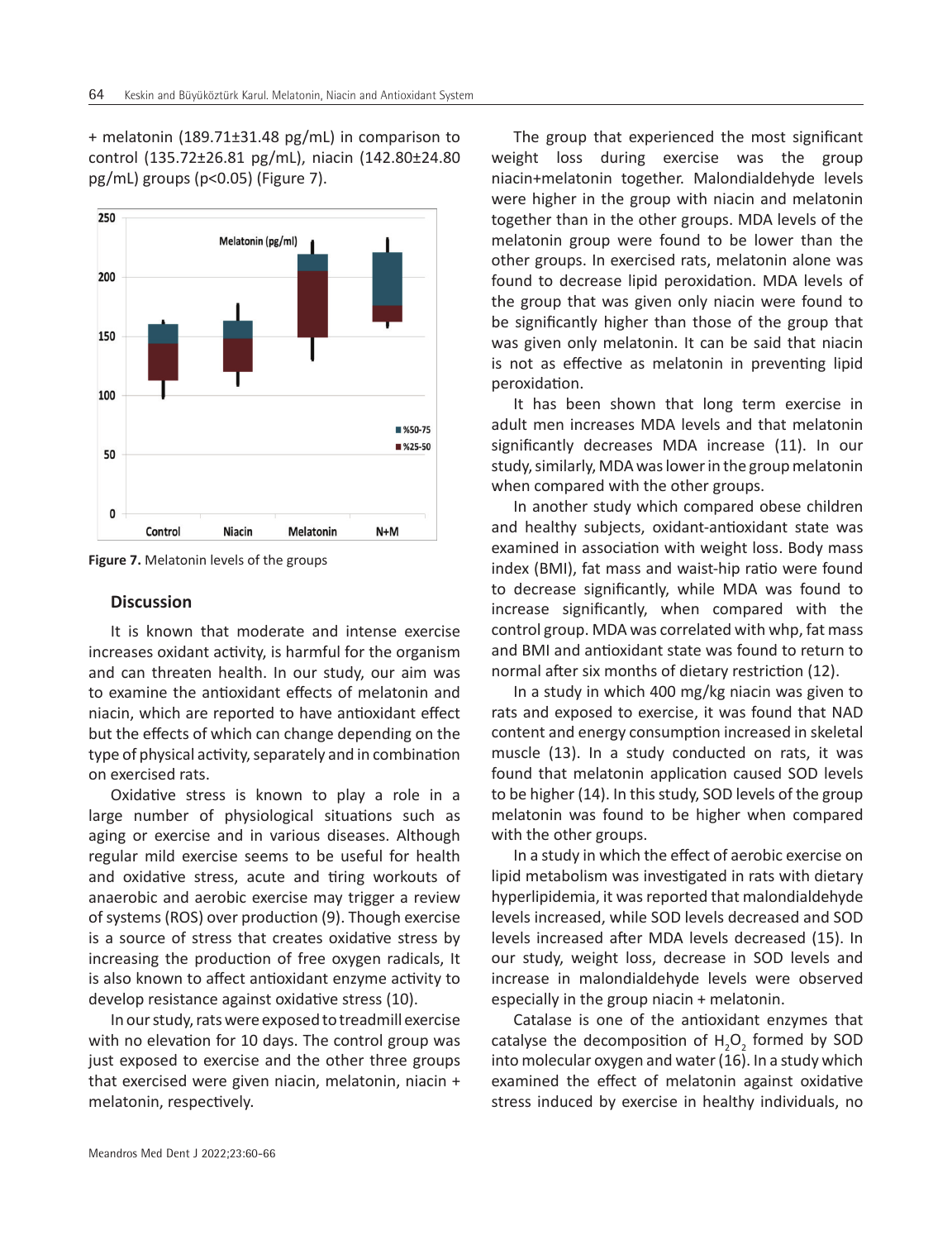significant change was observed in catalase level (17). In our study, significant change was not found in the group melatonin when compared with the control group. In our study, weight loss and catalase were found to decrease in the group niacin+melatonin together when compared with the group melatonin.

In a study in which melatonin was made in athletes, pre and post-exercise GPX levels of the control group and the groups which received melatonin were examined. Post-exercise levels were found to be lower in both groups when compared with the pre-exercise. In the comparison between groups, the group that was given melatonin was found to be higher when compared with the control group (18).

Studies conducted on the antioxidant effect of niacin have been conducted on different living beings and cell cultures. Niacin has been found to decrease ROS production in hepatocyte cell cultures (19).

In our study, when compared with the control group, GPX levels of the other three groups were found to be higher. In all of the groups that received niacin, GPX level was found to be significantly high, unlike SOD, catalase and MDA levels.

When the analysed TOS levels were examined in our study, the levels of the two groups given niacin, which had more weight loss when compared with the other two groups, were found to be significantly high when compared with the control group. The kit we used in our study to determine TAS gives results about the total antioxidant state with TEAC method. TAS levels of the groups which were given melatonin and niacin were found to be significantly high when compared with the control group. These results show that niacin and melatonin show antioxidant separately and together.

In our study, when serum melatonin levels were examined, it was found that the two groups which received melatonin had significantly higher serum melatonin levels than the two groups which did not receive melatonin. This result showed that antioxidant and oxidant parameters were evaluated in suitable melatonin concentrations.

Melatonin increases the volume of muscle spindles and decreases ROS production (20). The indole ring of melatonin prevents free radical damage, it has also been shown to be very effective in increasing physical performance (21). The effect of giving melatonin on

physical performance is still a disputable issue. In their meta analysis, Lopez-Flores et al. (22) reported that the effect of giving melatonin could differ depending on the type of physical activity. There are a large number of studies reporting that giving exogenous melatonin in experimental animal studies has antioxidant effects and repairs muscle damage in rats (23-25). In our study, similar to the results of the studies above, giving melatonin to rats increased antioxidant activity.

## **Conclusion**

As a result, it can be said that the administration of exogenous melatonin to rats increases antioxidant activity and also shows higher antioxidant activity than niacin. It can be said that the administration of exogenous niacin to rats increases antioxidant activity (GPX, TAS). It can be said that the administration of exogenous niacin and melatonin combination to rats did not create a synergistic effect on antioxidant parameters.

#### **Ethics**

**Ethics Committee Approval:** The present cohort study was designed as a survey and was approved by the Local Ethical Committee for Animal Experiments of Aydın Adnan Menderes University (decision no: 64583101/2018/039, date: 23.03.2018).

**Informed Consent:** Experimental study. **Peer-review:** Externally peer-reviewed.

## **Authorship Contributions**

Surgical and Medical Practices: A.K., Concept: A.K., A.B.K., Design: A.K., A.B.K., Data Collection or Processing: A.K., A.B.K., Analysis or Interpretation: A.K., Literature Search: A.K., A.B.K., Writing: A.K., A.B.K.

**Conflict of Interest:** No conflict of interest was declared by the authors.

**Financial Disclosure:** The authors declared that this study received no financial support.

## **References**

- 1. Górnicka M, Drywień M, Frąckiewicz J, Dębski B, Wawrzyniak A. Alpha-Tocopherol May Protect Hepatocytes Against Oxidative Damage Induced by Endurance Training in Growing Organisms. Adv Clin Exp Med 2016; 25: 673-9.
- 2. Pialoux V, Mounier R, Ponsot E, Rock E, Mazur A, Dufour S, et al. Effects of exercise and training in hypoxia on antioxidant/prooxidant balance. Eur J Clin Nutr 2006; 60: 1345-54.